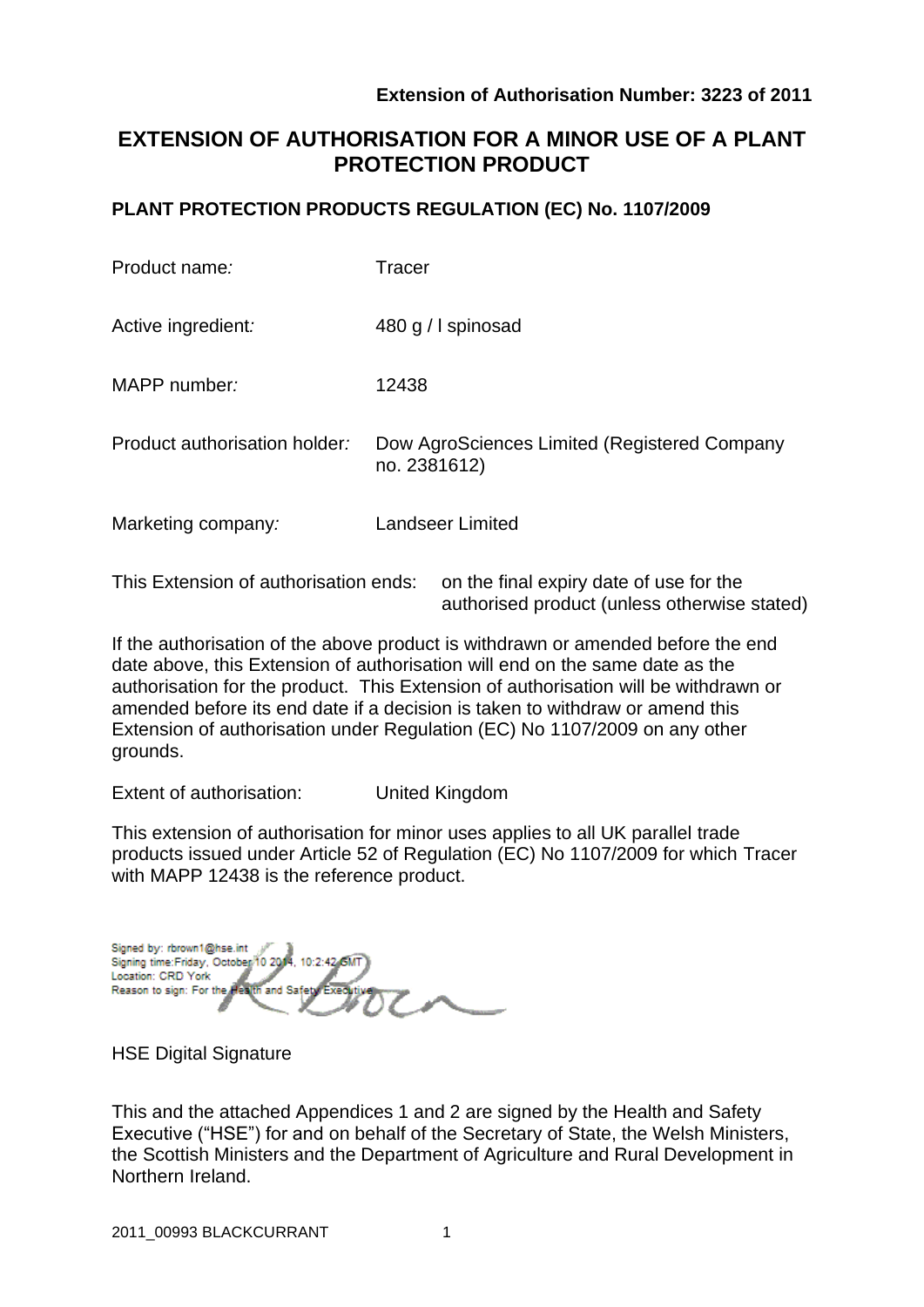Date of issue: 10 October 2014

### **EXPLANATORY NOTES**

- 1. This is Extension of authorisation number 3223 of 2011.
- 2. This Extension of authorisation will be published on the website of the Chemicals Regulation Directorate of the HSE.
- 3. Application reference number: COP 2011/00993
- 4. Persons using the product to which this Extension of authorisation applies should acquaint themselves with and observe all requirements contained in the Regulation (EC) No 1107/2009, including the duty on the holder of any Extension of authorisation to notify information on potentially dangerous effects, a contravention of which is a criminal offence under those Regulations.
- 5. Neither the efficacy nor the phytotoxicity of the product for which this Extension of authorisation has been granted has been assessed and, as such, the user bears the risk in respect of failures concerning its efficacy and phytotoxicity.

### **ADVISORY INFORMATION**

IMPORTANT: When applying this product under the terms of this Extension of Authorisation, comply with any resistance guidance or restrictions stated on the product label.

This Extension of Authorisation relates to the use of 'Tracer' (M12438) on outdoor blackcurrant, whitecurrant and redcurrant for the control of Winter moth (*Operophtera brumata*) and Blackcurrant sawfly (*Nematus olfaciens*) via horizontal boom, hand-held and broadcast air assisted sprayers in 250 litres water/hectare.

Total reliance on one pesticide will hasten the development of resistance. Spinosad has a different mode of action from other insecticides and is most effective when applied in planned programmes with other insecticides with different modes of action.

Avoid use of the same active substance or mode of action on consecutive generations of insects.

Applications should be targeted against early insect developmental stages whenever possible.

If possible, include multiple tactics (eg cultural or biological controls) when using Integrated Pest Management Programmes.

Use 'Tracer' in programmes with other effective insecticides of a different mode of action to reduce the possibilities of resistance occurring.

This authorisation has been re-issued to amend the expiry date in line with the parent authorisation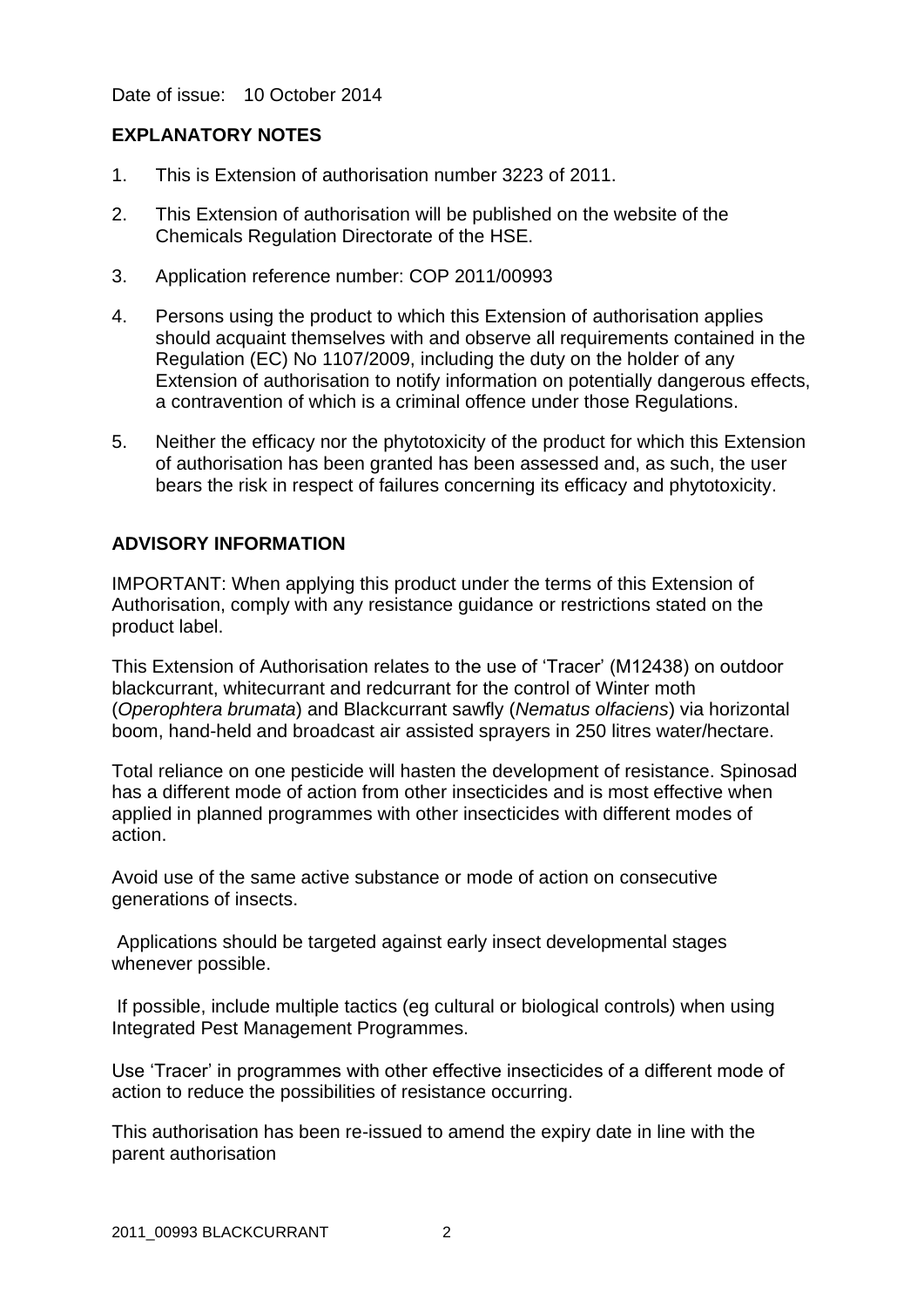## **APPENDIX 1: CONDITIONS OF EXTENSION OF AUTHORISATION**

The conditions below are obligatory. They must be complied with when the Extension of authorisation occurs. Failure to comply with the following conditions will result in the withdrawal or amendment of the Extension of authorisation under Regulation (EC) No 1107/2009 and may result in other enforcement action, including prosecution. For the purposes of this Extension of authorisation only, the conditions and/or requirements shown below supersede any corresponding conditions and/or requirements set out on the label or otherwise provided for under the product authorisation **which would otherwise apply**.

| Field of use:                                                                                                                                                                                                                                                                                                        | <b>ONLY AS AN INSECTICIDE</b>                |                                              |  |                                          |                                                                                                                                                                                                                                                                                                                             |                                |  |  |
|----------------------------------------------------------------------------------------------------------------------------------------------------------------------------------------------------------------------------------------------------------------------------------------------------------------------|----------------------------------------------|----------------------------------------------|--|------------------------------------------|-----------------------------------------------------------------------------------------------------------------------------------------------------------------------------------------------------------------------------------------------------------------------------------------------------------------------------|--------------------------------|--|--|
| User:                                                                                                                                                                                                                                                                                                                | Professional                                 |                                              |  |                                          |                                                                                                                                                                                                                                                                                                                             |                                |  |  |
| Crops/situations:                                                                                                                                                                                                                                                                                                    | ha)                                          | Maximum<br>individual dose:<br>(ml product / |  | Maximum total<br>dose:                   | Maximum<br>number of<br>treatments: (per<br>year)                                                                                                                                                                                                                                                                           | Latest time of<br>application: |  |  |
| Outdoor crops of<br>blackcurrant,<br>redcurrant,<br>whitecurrant                                                                                                                                                                                                                                                     | 200 See 'Other<br>specific<br>restriction' 3 |                                              |  |                                          | $\overline{2}$                                                                                                                                                                                                                                                                                                              | Seven days<br>before harvest   |  |  |
| <b>Operator Protection:</b><br>(1)<br>Engineering control of operator exposure must be<br>used where reasonably practicable in addition to the<br>following personal protective equipment:<br>Operators must wear suitable protective gloves<br>when handling the concentrate or applying by<br>hand-held equipment. |                                              |                                              |  |                                          |                                                                                                                                                                                                                                                                                                                             |                                |  |  |
|                                                                                                                                                                                                                                                                                                                      |                                              | (2)                                          |  | of protection.                           | However, engineering controls may replace personal<br>protective equipment if a COSHH assessment<br>shows that they provide an equal or higher standard                                                                                                                                                                     |                                |  |  |
| Environmental protection:                                                                                                                                                                                                                                                                                            |                                              | (1)                                          |  | has carried out a Local Environment Risk | Since there is a risk to aquatic life from use, users<br>not applying the statutory buffer zone must either<br>themselves carry out or ensure that someone else<br>Assessment for Pesticides (LERAP) on their behalf<br>before each spraying operation from a horizontal<br>boom sprayer. Users must not allow direct spray |                                |  |  |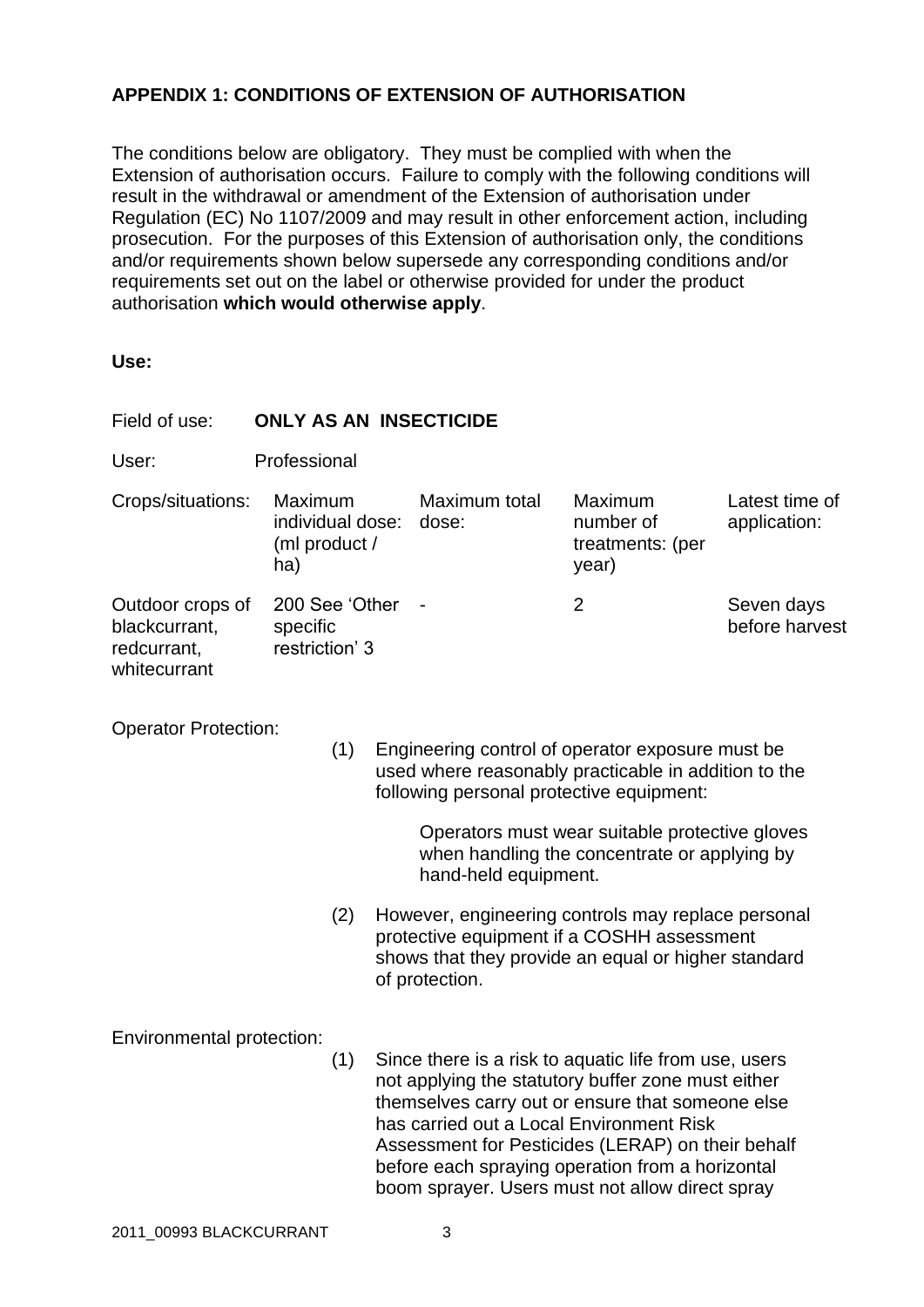from such sprayers to fall within 5m of the top of the bank of any static or flowing waterbody or within 1m of a ditch which is dry at the time of application (these distances to be measured as set out in the booklet 'Local Environment Risk Assessment for Pesticides - Horizontal Boom Sprayers' and any amendments that are made to it) unless:

(a) The LERAP indicates that a narrower buffer zone will be sufficient; and

(b) Any measures indicated by the LERAP as justifying the narrower buffer zone are complied with in full and in accordance with any conditions applicable to them.

Spray must be aimed away from water.

Spray from hand-held sprayers must not be allowed to fall within 1 m of the top of the bank of a static or flowing waterbody. Spray must be aimed away from water.

(2) Since there is a risk to aquatic life from use, users not applying the statutory buffer zone must either themselves carry out, or ensure that someone else has carried out a Local Environment Risk Assessment for Pesticides (LERAP) on their behalf before each spraying operation from a broadcast airassisted sprayer. Users must not allow direct spray from such sprayers to fall within 20m of the top of the bank of any static or flowing waterbody or within 5m of a ditch which is dry at the time of application (these distances to be measured as set out in Pesticides Safety Directorate's booklet 'Local Environment Risk Assessment for Pesticides - Broadcast Air-assisted Sprayers' - and any amendments that are made to it) unless:

(a) The LERAP indicates that a narrower buffer zone will be sufficient; and

(b) Any measures indicated by the LERAP as justifying the narrower buffer zone are complied with in full and in accordance with any conditions applicable to them.

Spray must be aimed away from water.

(3) The results of the LERAP must be recorded in written form and must be available for a period of three years for inspection to any person entitled to exercise enforcement powers under or in connection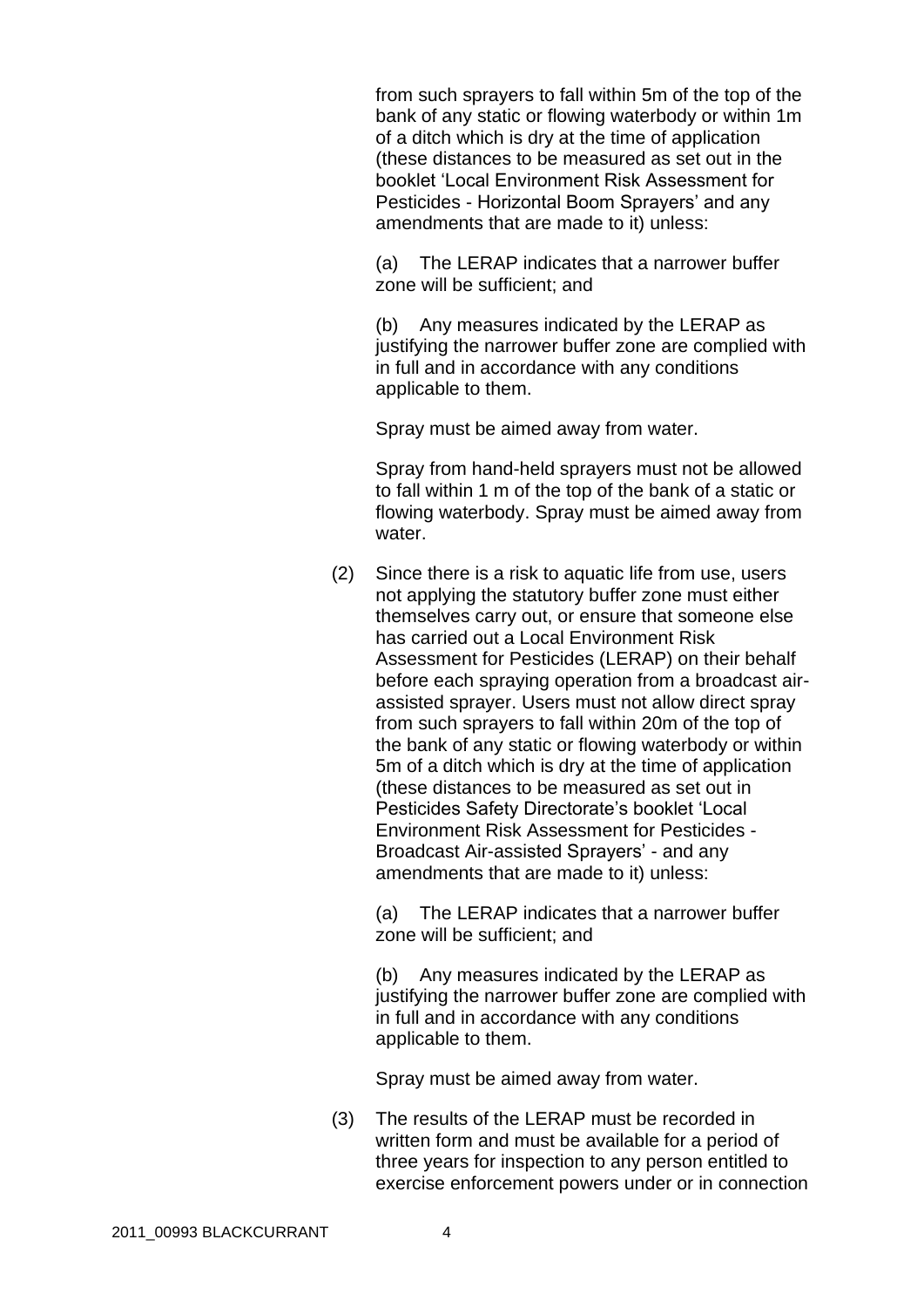with the Plant Protection Products Regulations 2011 or the Plant Protection Products (Sustainable Use) Regulations 2012. (An electronic record will satisfy the requirement for a written record, providing it is similarly available for inspection and can be copied).

(4) Detailed guidance on LERAPs and how to conduct a LERAP are contained in the booklets 'Local Environment Risk Assessment for Pesticides - Horizontal Boom Sprayers' and 'Local Environment Risk Assessment for Pesticides - Broadcast Airassisted Sprayers', available from HSE Chemicals Regulation Directorate's website. All LERAPs must be carried out in accordance with this Guidance and any amendments that are made to it.

#### Other specific restrictions:

- (1) This product must only be applied in accordance with the terms of this extension of authorisation, the product label and/or leaflet and any additional guidance on extensions of authorisation.
- (2) This product must only be applied in accordance with the terms of this authorisation, the product label and/or leaflet and any additional guidance on extensions of use
- (3) This product qualifies for inclusion within the Local Environment Risk Assessment for Pesticides (LERAP) scheme. Before each spraying operation from a horizontal boom sprayer or broadcast airassisted sprayer, either a LERAP must be carried out in accordance with the guidance available from the HSE Chemicals Regulation Directorate's website or the statutory buffer zone must be maintained. The results of the LERAP must be recorded and kept available for three years.
- (4) The maximum concentration must not exceed 200 ml of product/250 litres of water
- (5) The minimum interval of 10 days between applications must be observed.